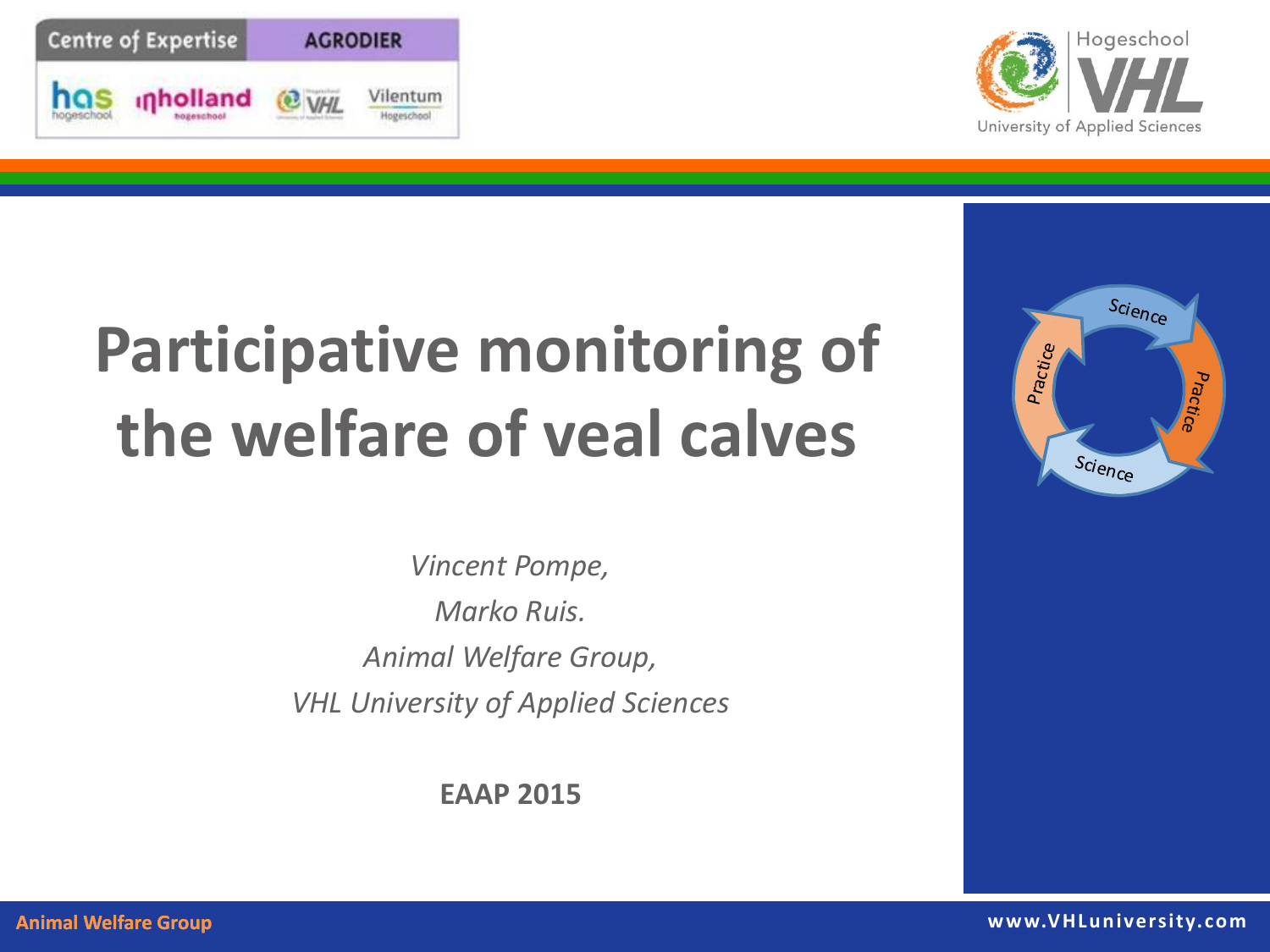## Welfare Quality Veal Calves





Animal based Welfare Monitoring Veal calves

> Health + Behaviour On the farm

Pathology Slaugther house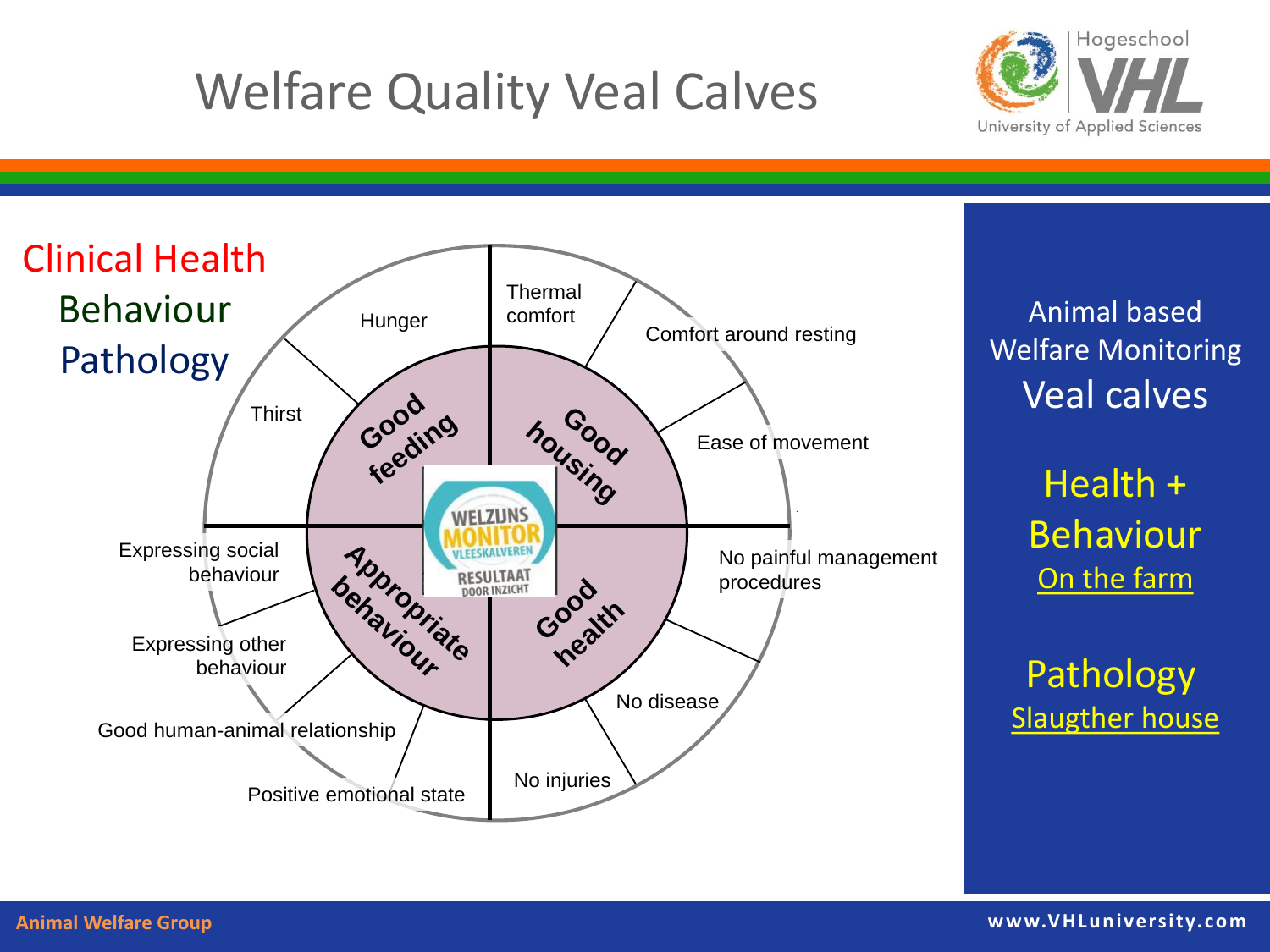#### Tested on 65 farms for improvement





**Animal Welfare Group www.VHLuniversity.com**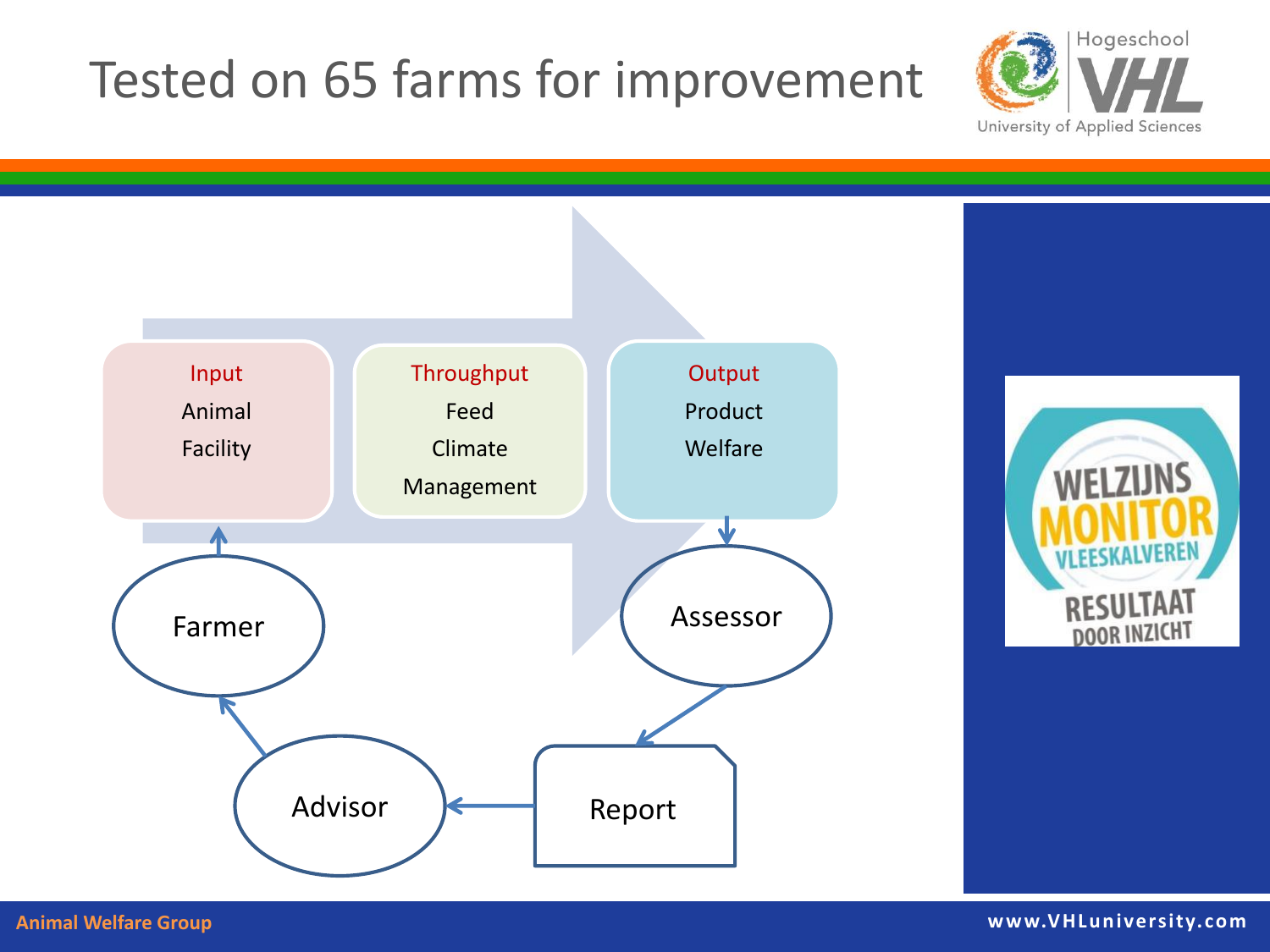#### Still in progress



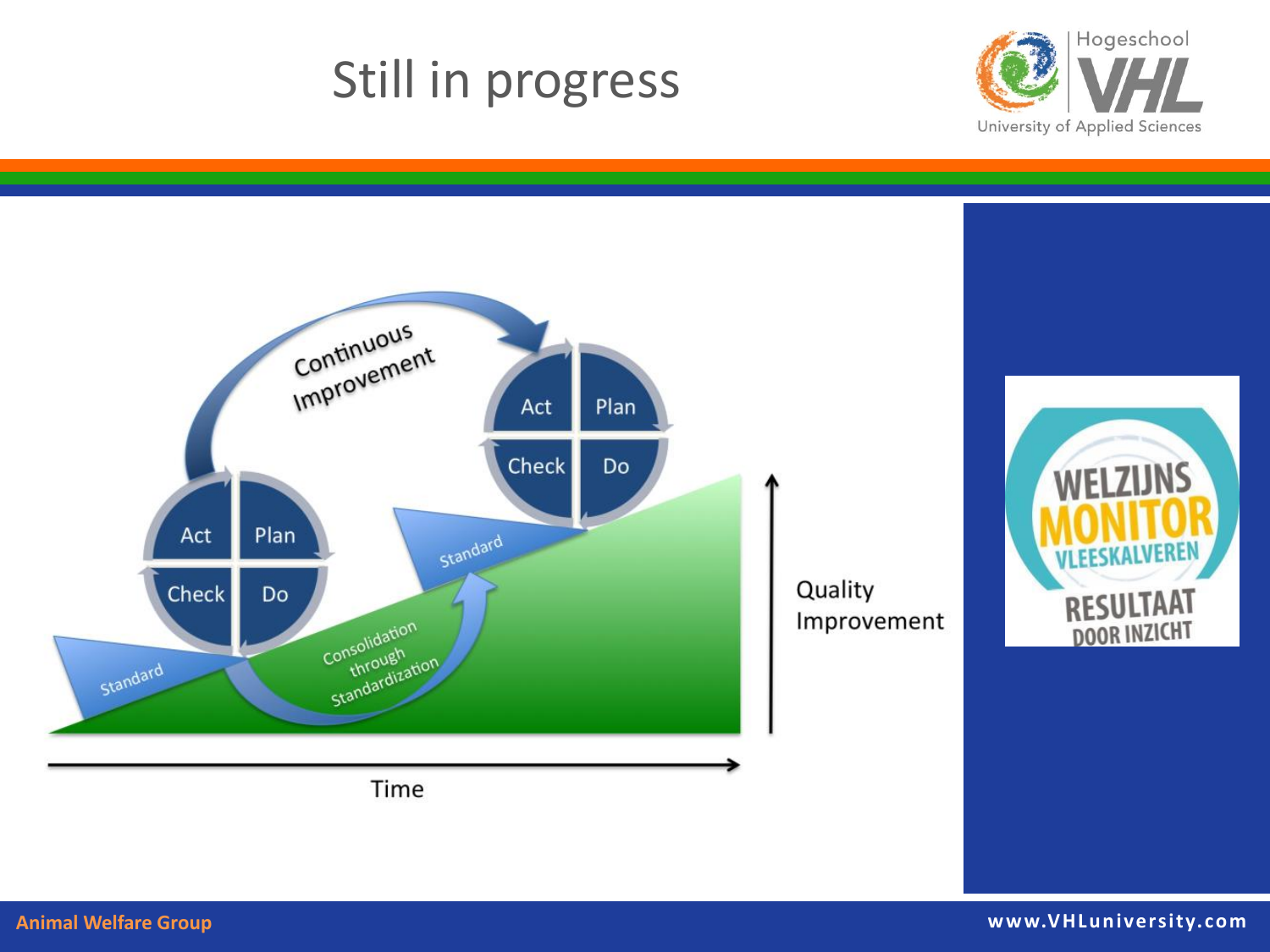#### The Issue



- Survey amongst veal calves farmers shows
	- the implementation of Welfare Quality counters mixed opinions



#### Onderzoeksrapport

*Luisterend naar de praktijk: Keukentafelgesprekken rondom kwaliteit en acceptatie Welzijnsmonitor Vleeskalveren* 

Vincent Pompe Alice Buijsert Ilse Hendriksen Marko Ruis

Pubished in 2016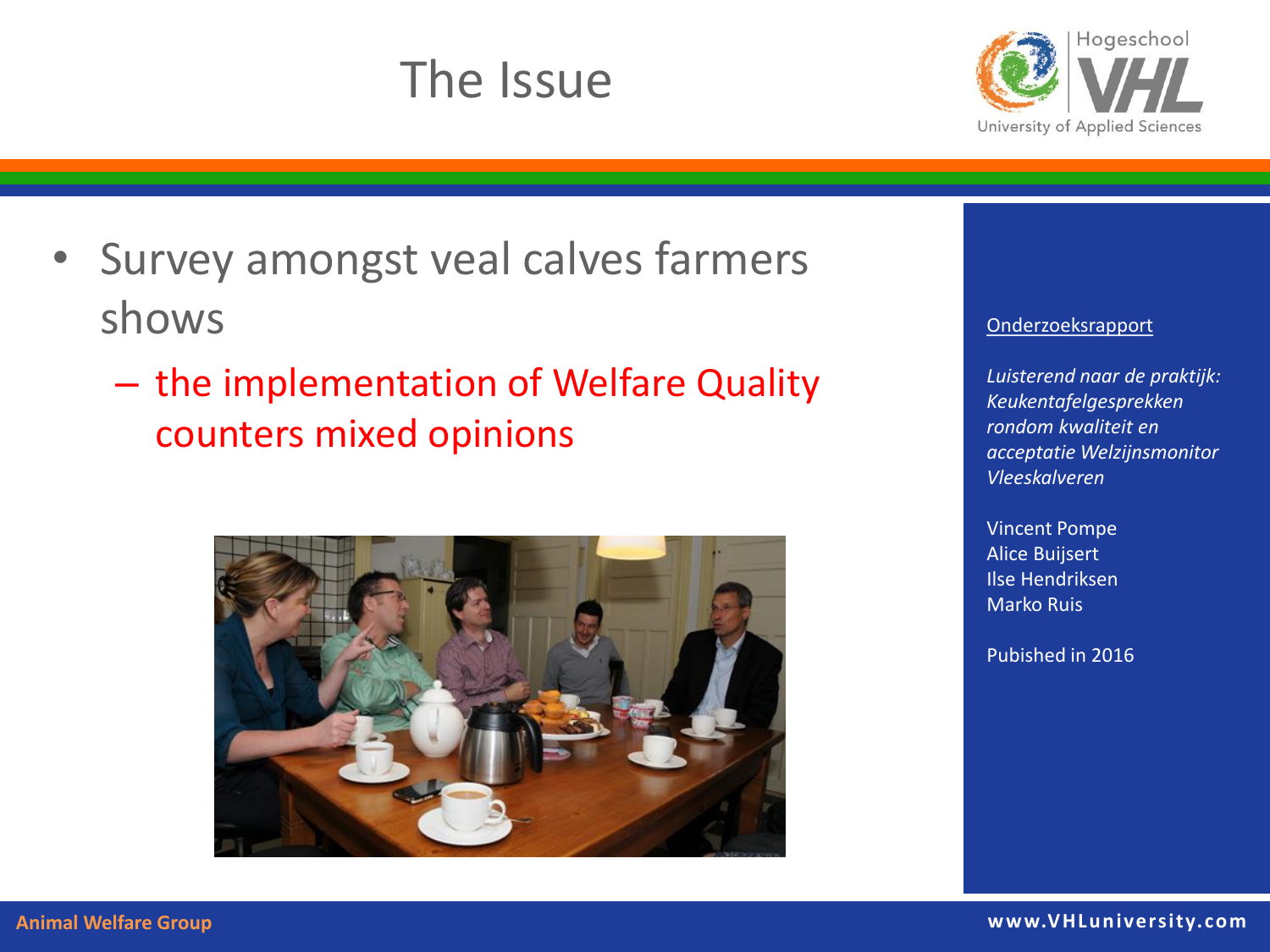#### General conclusion survey



- The survey (21 in-depth interviews) indicates
	- Sector
		- There is overall positive expectations of the welfare monitor for the veal sector: transparency
	- Farm
		- There are reservations about the success at farm level. Business revenues are not in view: financially and practically
	- Audit & Science
		- Farmers' doubt about some audit criteria, specially regarding the behaviour. In some aspects science appears to be too remote, hard to follow: reliability and validity





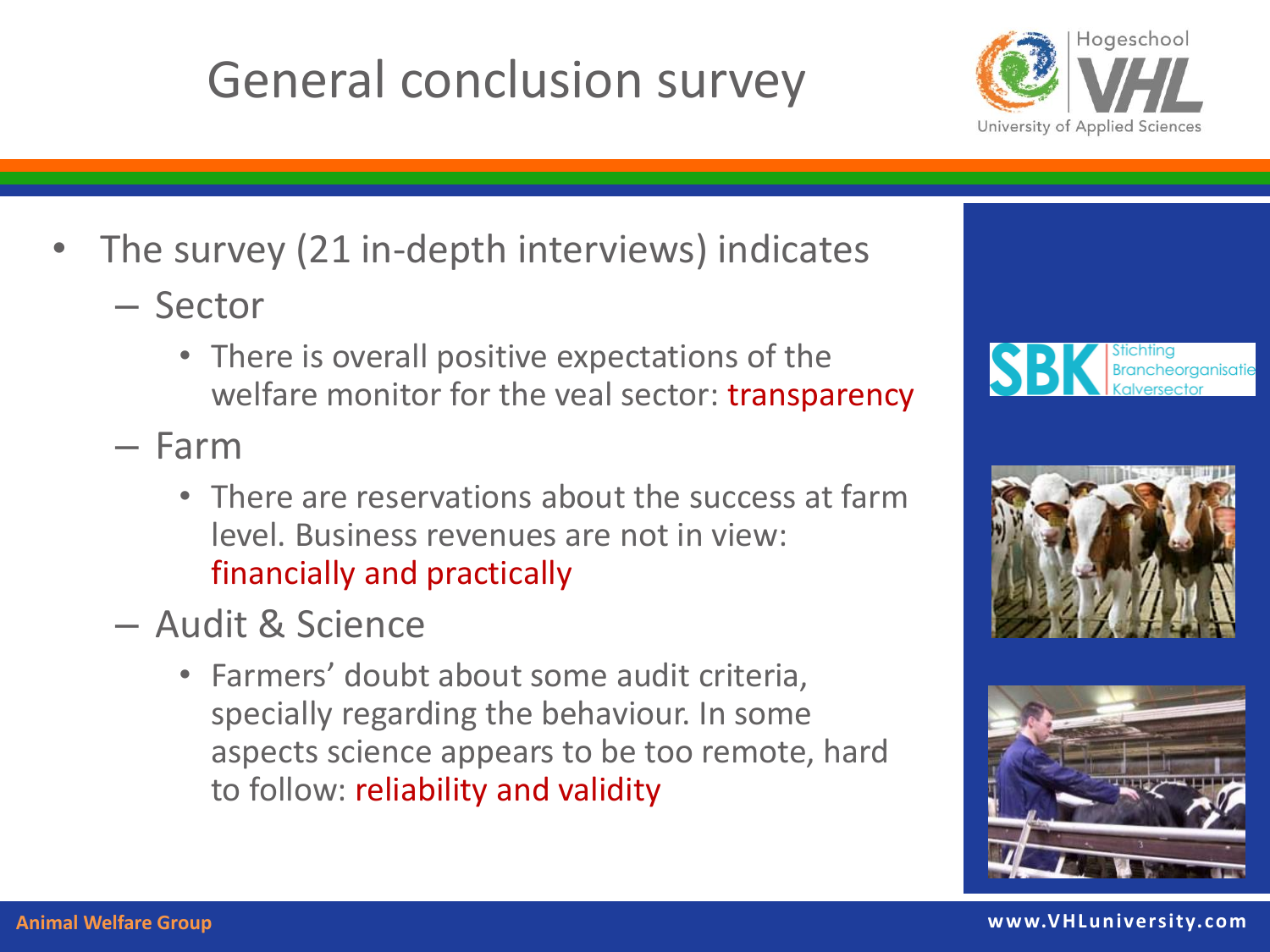#### Key is  $E=Q^*A$



- Effect = Quality (science) \* Acceptance (farmers)
- $\cdot$  E=Q<sup>\*</sup>A means
	- understanding the roles of the farmer: entrepreneur, livestock keeper and stockman
	- understanding the dialectic of science practice: methodological thoroughness vs practical relevance

# E=Q\*A

 $Effect =$ Quality \* Acceptance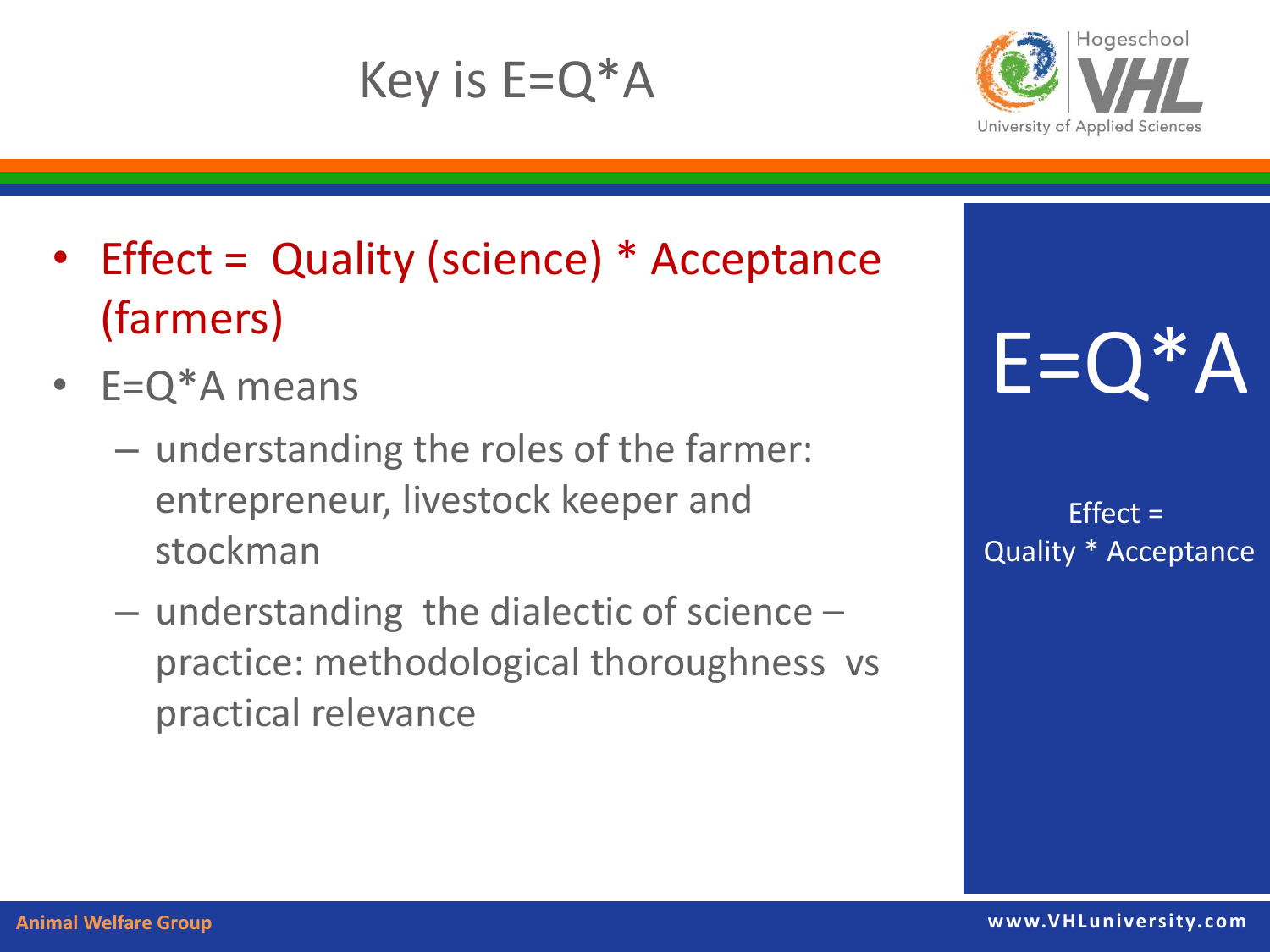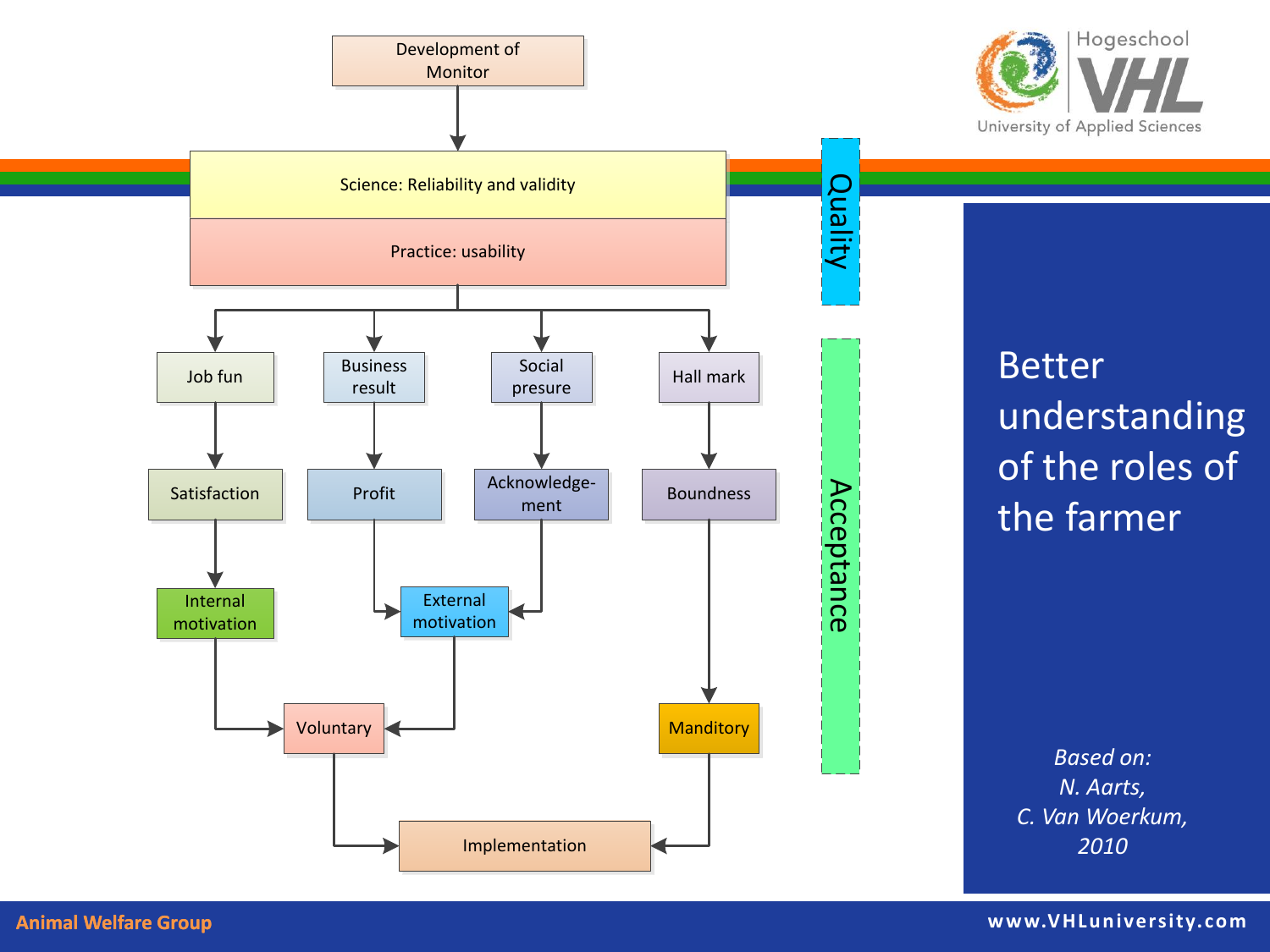#### Dialectic of science - practice



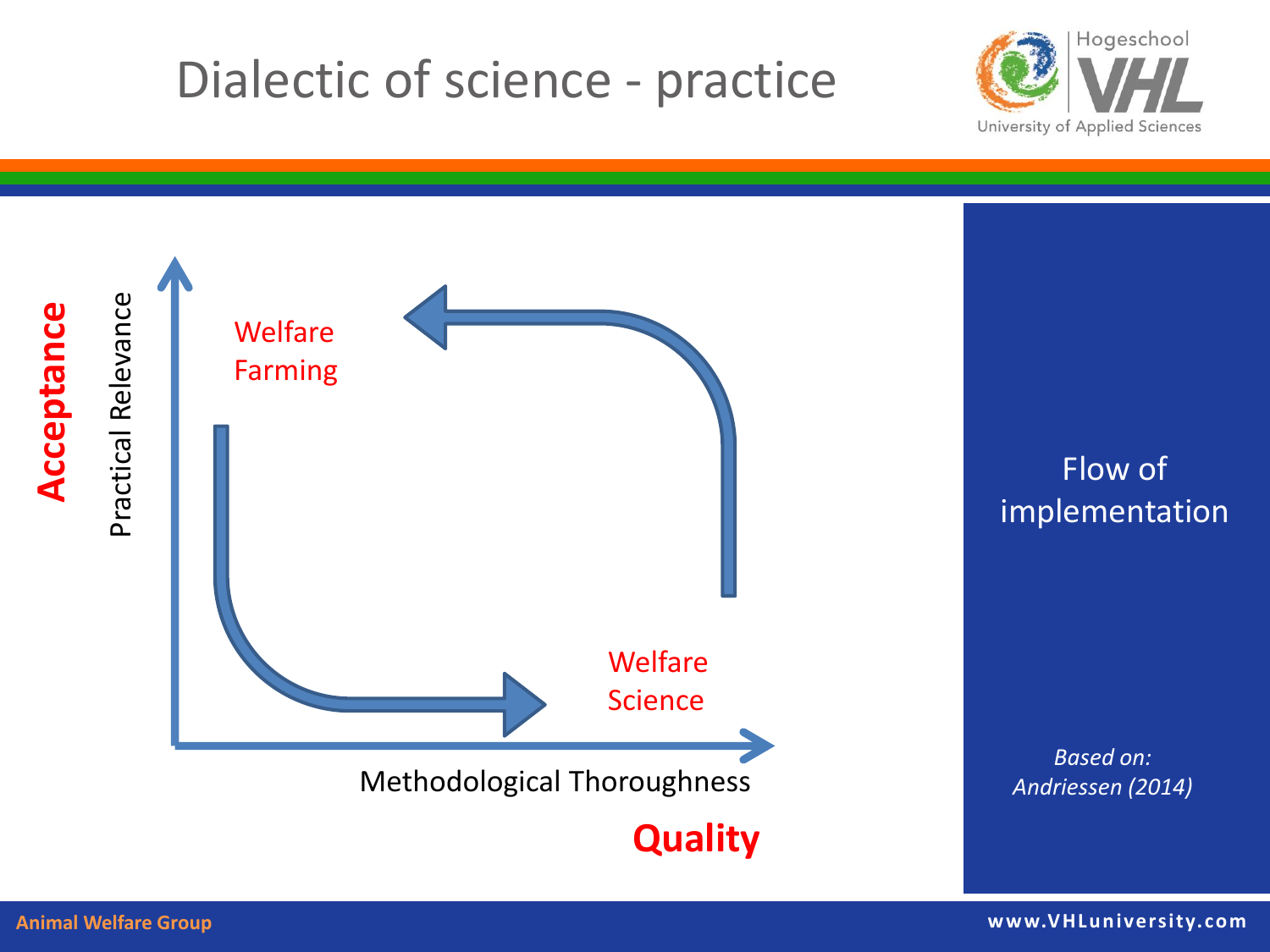#### Dialectic of science - practice



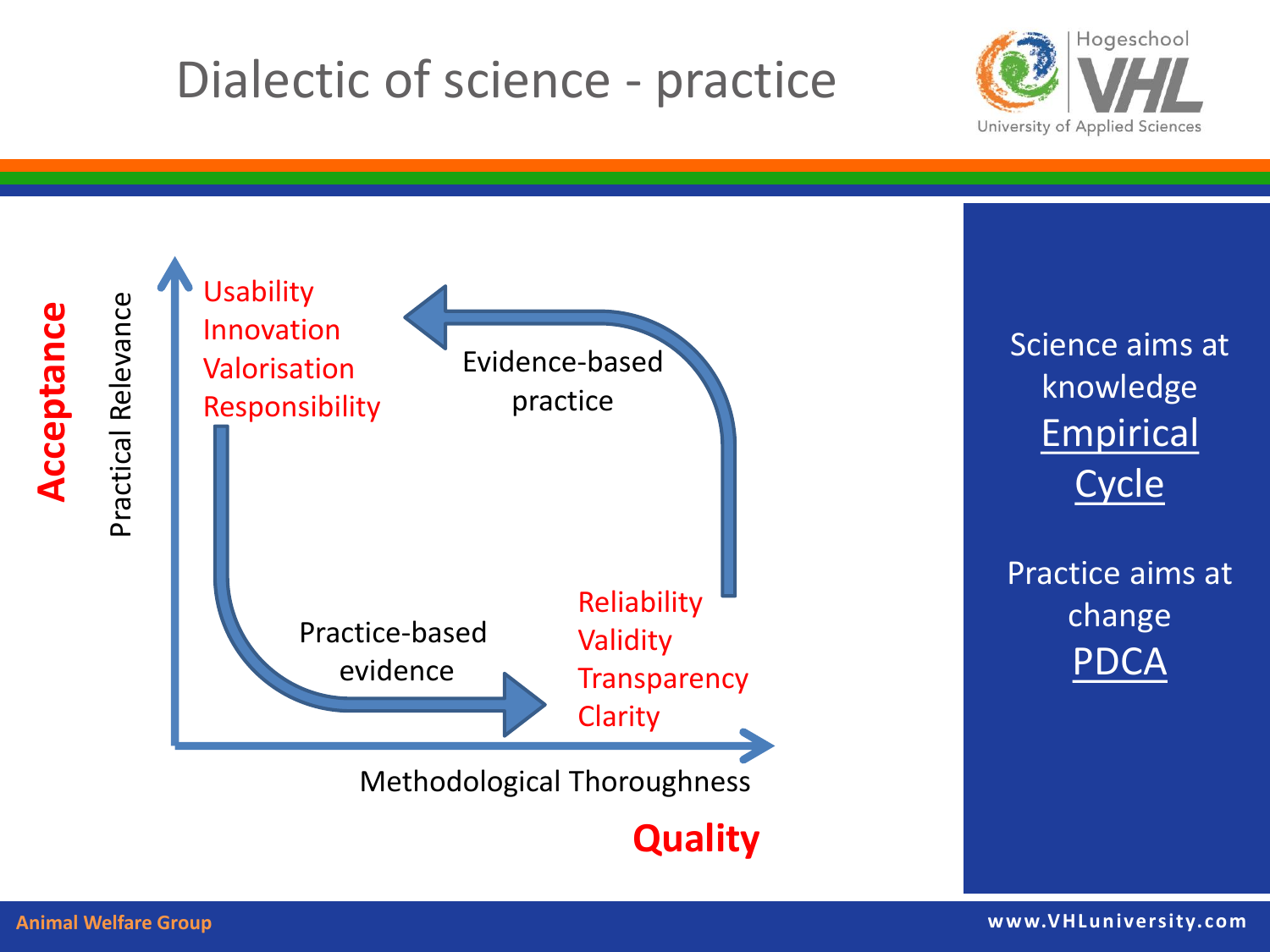#### Dialectic of science - practice



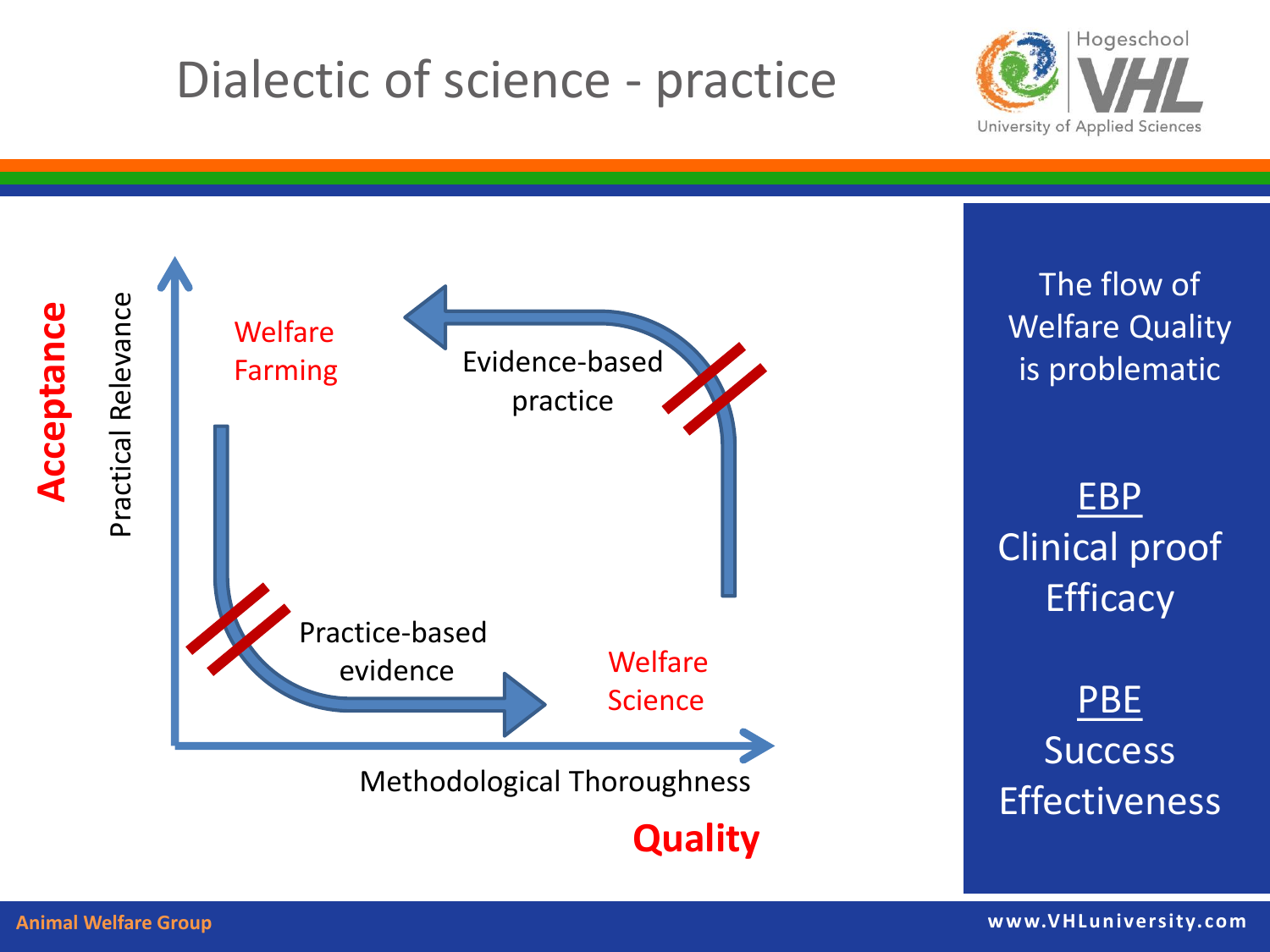#### Conclusion Dialectic



- Welfare science: too focused on methodology, not always seeing the relevance
- Welfare farming: too focused on relevance, underestimating the generic power of science

• It is a common in most animal sectors (if not all)

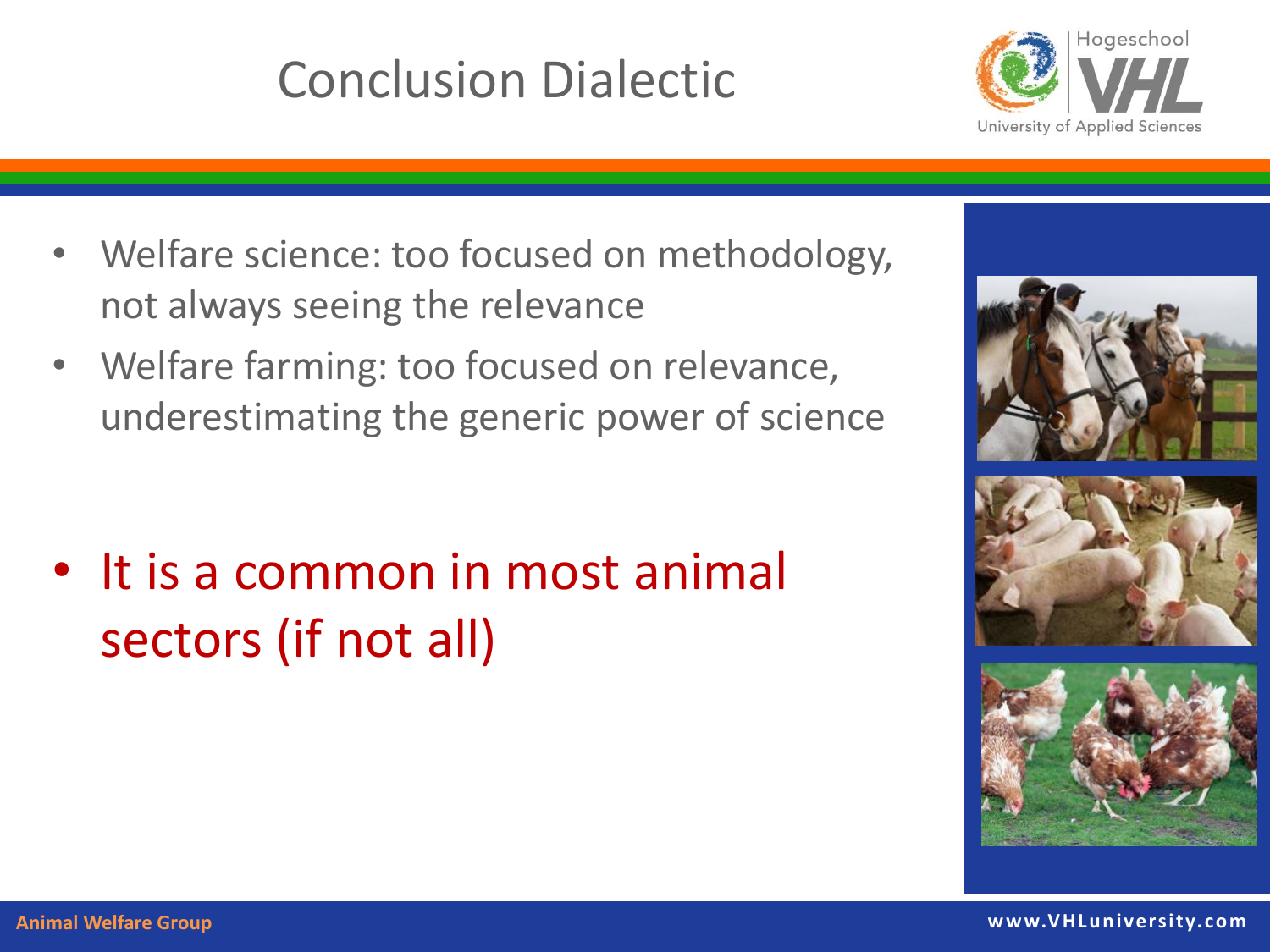#### Smarter transfer science  $\leftrightarrow$  practice



- Search for Room for Manoeuvre
	- Challenge the common pattern
	- Co-create the new
- Participatory monitoring is a way to close the gap
	- Methodology Relevance
	- Quality Acceptance

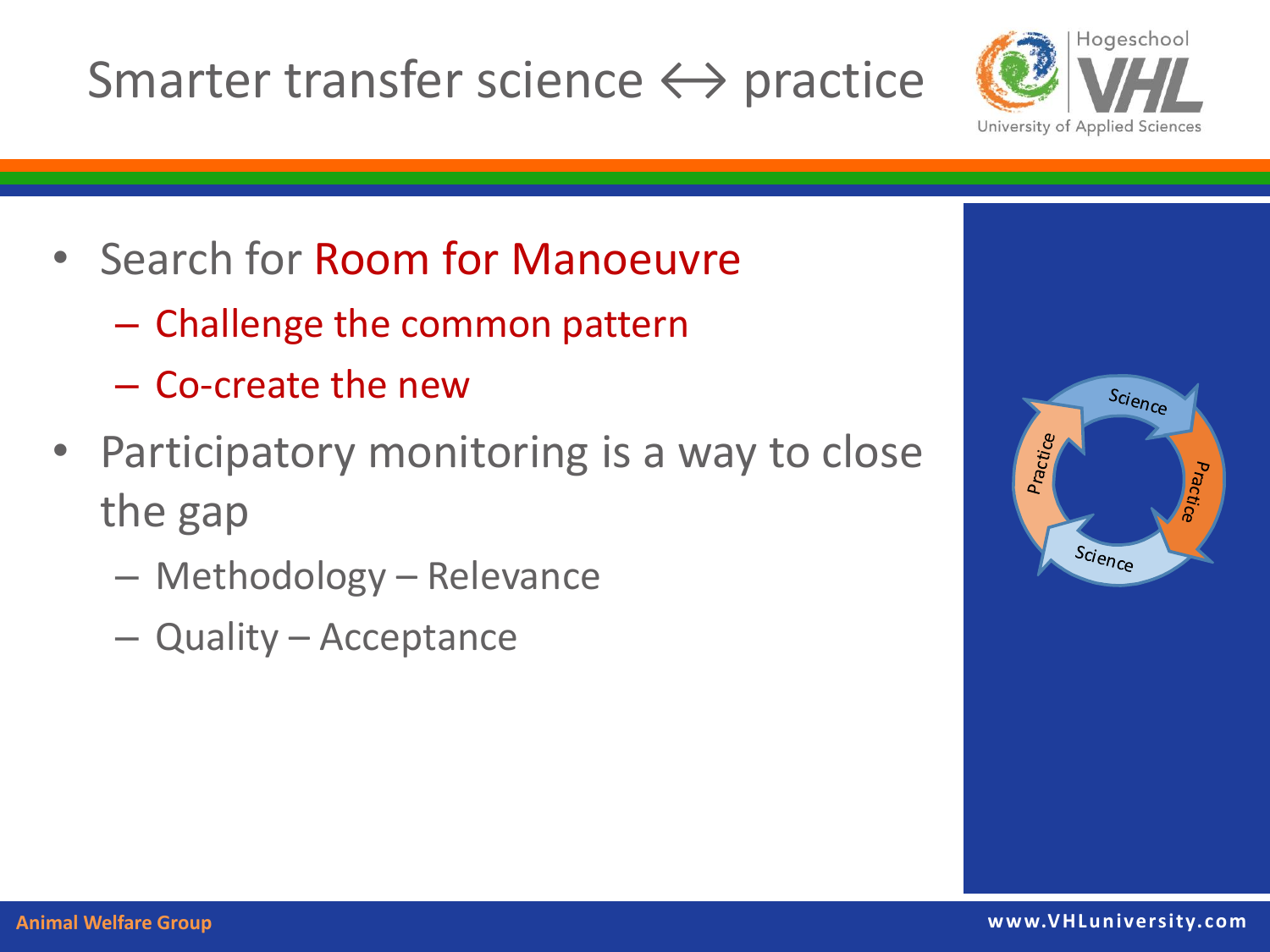## Participatory Model



- **Basics** 
	- Farmers' participation in defining welfare aspect
	- Coexistence of the famer's observation with that of the welfare assessor (science).
- **Benefits** 
	- Farmers will get more involved in science: learning in methodology
	- Science will be encourage to enrich, refine or reduce welfare indicators: learning in relevance.

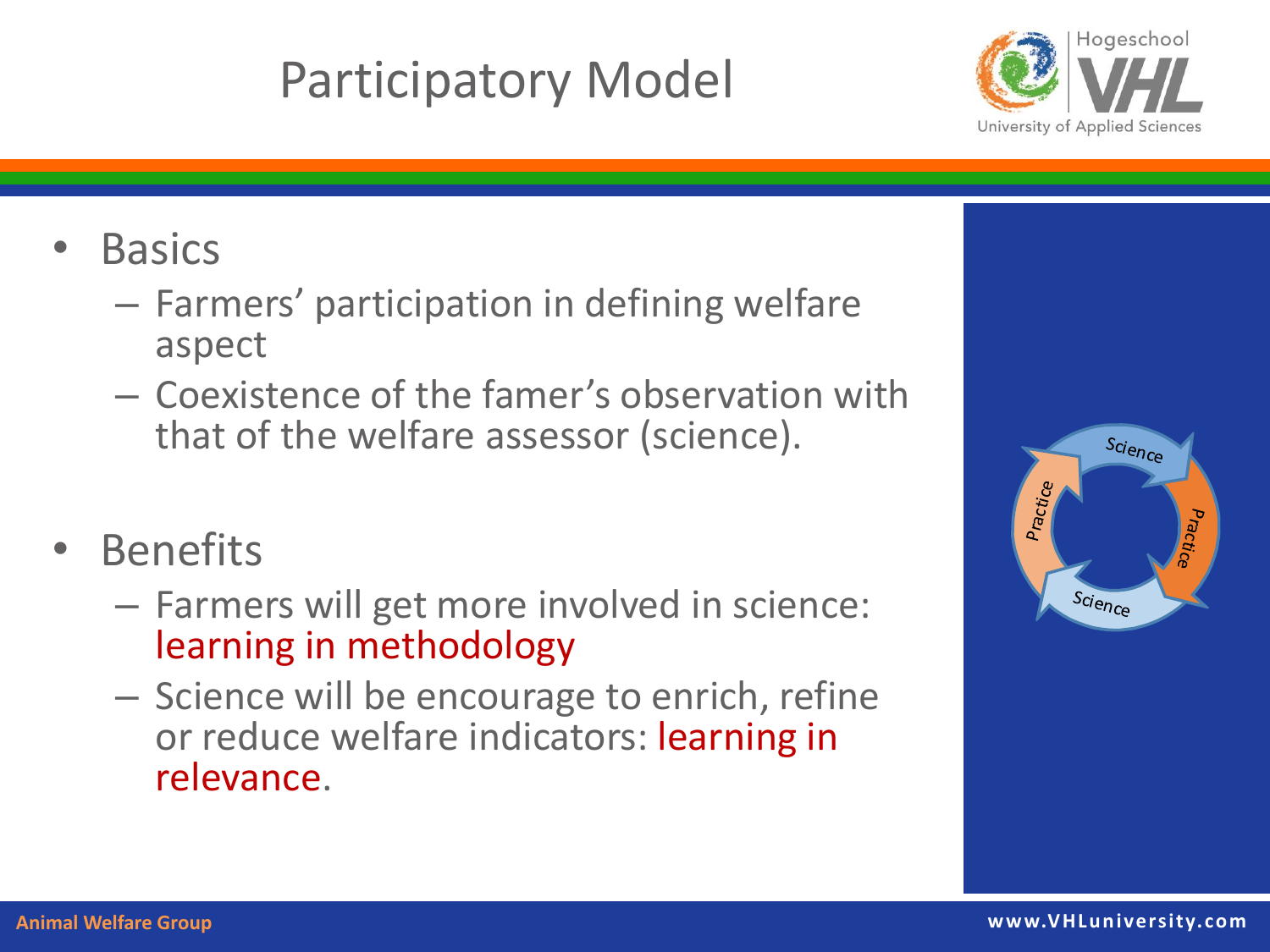#### Participatory Assessment



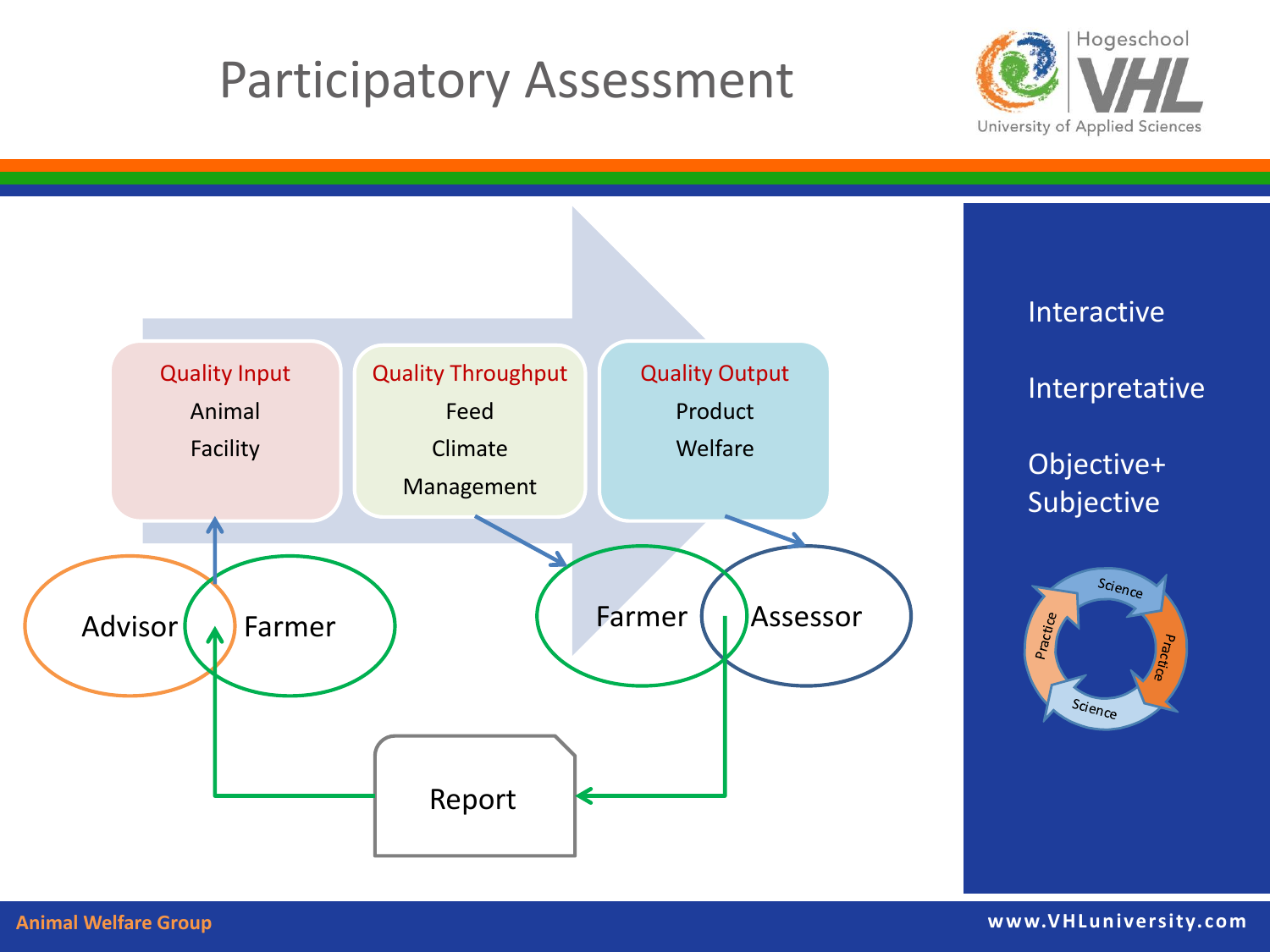#### Participative monitoring



- WQ assessment protocol stays formal and objective
- Famer's observation and opinion will be taken into report
- Science can see when observations and interpretations are challenged and take actions
	- Explaining further the meaning of the protocol
	- Modifying the protocol

| <b>Not debating</b> |
|---------------------|
| on the farm         |

but

taking notice of ones perspective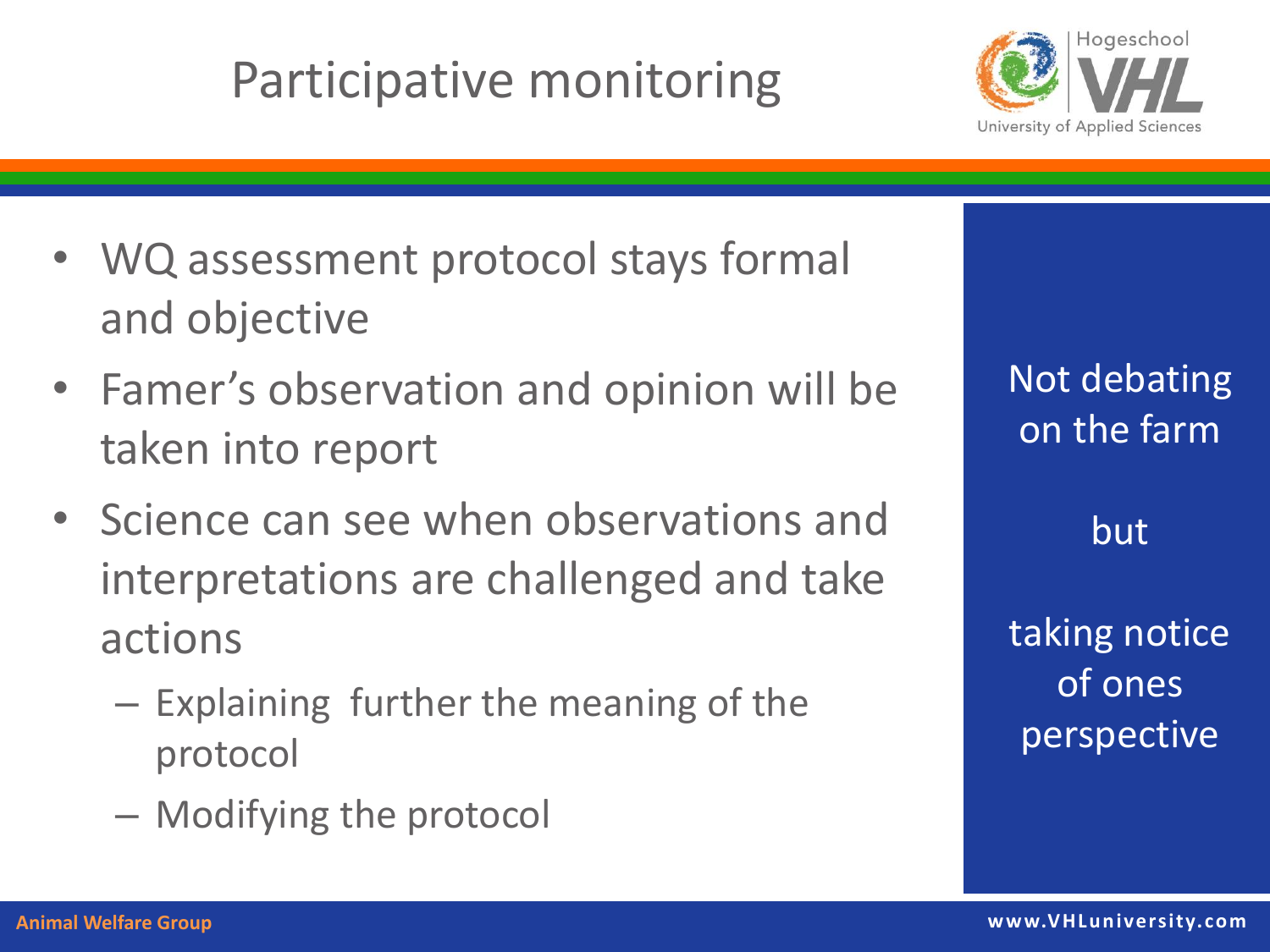#### New Move in WQ implementation



- Effect = Quality \* Acceptance
	- more interactive / less sequential
- Science is part of the PDCA
	- Farmers' ownership of welfare monitoring
	- Science's continuation in data valorisation and new data gathering
- Special manager/director to guard the flow

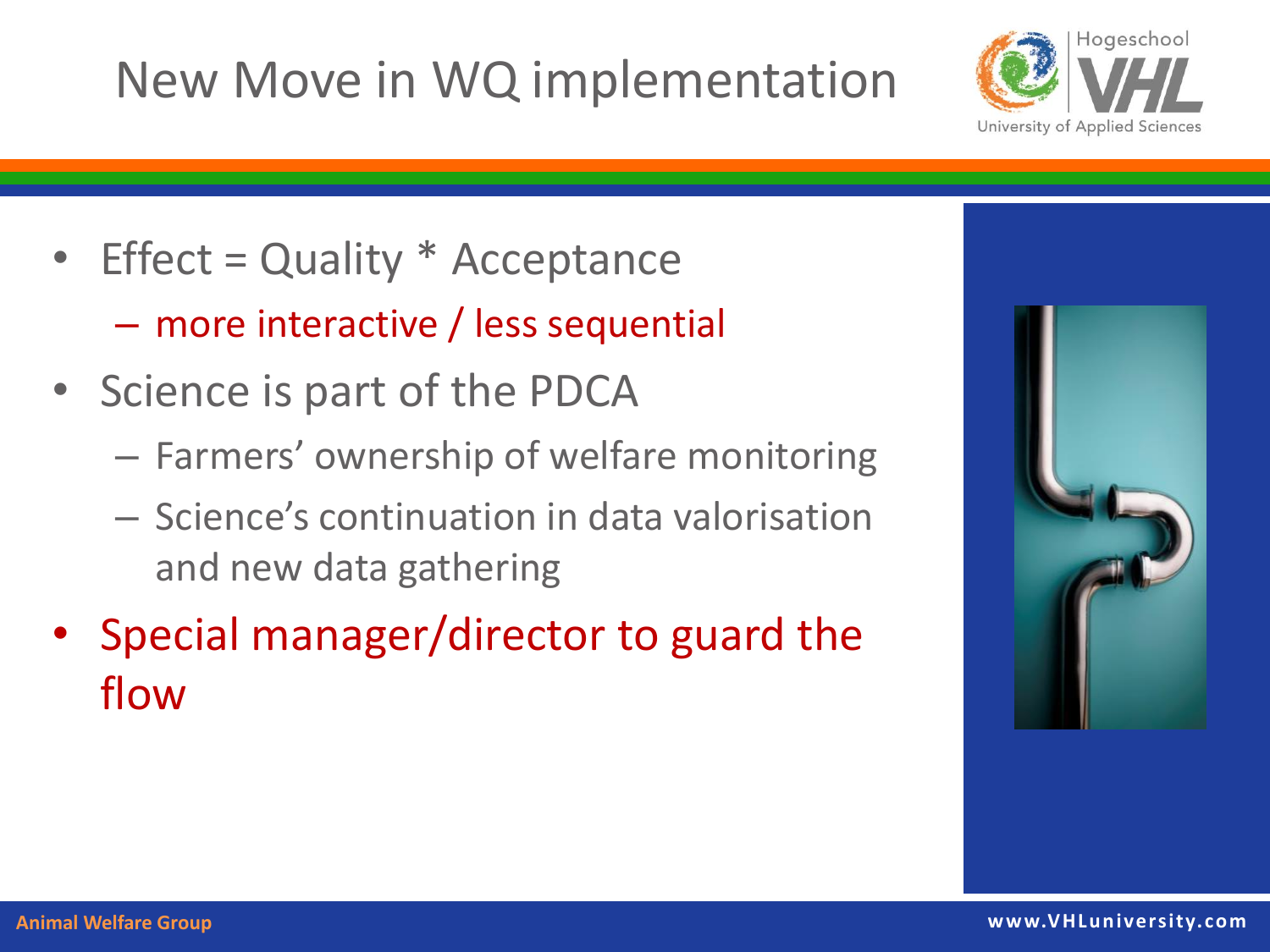## Next step for science



- More awareness and discussion about smarter interaction science- practice
- Creating 'labs' to experiment
	- Young farmers and young scientist
	- No fixed protocols on animal based welfare